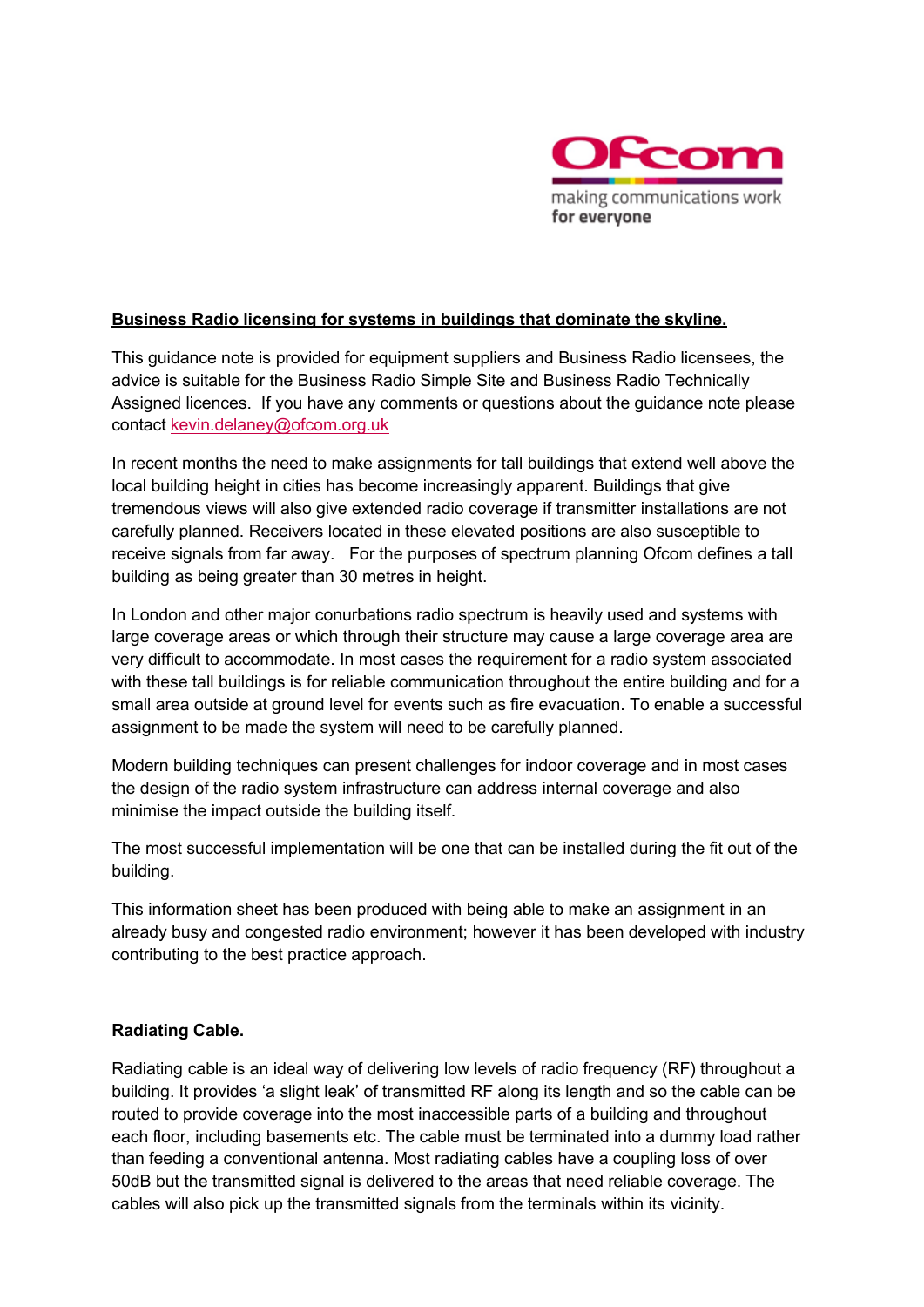As the cable is quite deaf it will help minimise signals from radio installations using the same frequency from causing interference. Power levels still need to be carefully controlled and a maximum power at the highest terminated cable end should not exceed 100 milliwatts (mW) (20dBm)

From an Ofcom perspective, installations using a radiating cable give the best chance of us being able to make an assignment but we also have to take into account the effect of handheld transceivers or mobiles operating at the high elevations.

The handheld receivers though are going to be quite sensitive and a simple way of limiting the chance of them picking up signals from other users is to use an antenna with approximately 10dB loss. This means the antenna will make the radio less sensitive to more distant signals. Also digital colour codes or CTCSS tones will help reject any transmissions not intended for reception.

The terminals are likely to be the limiting factor for us to make an assignment and these will need some technical attention as well. The transmit power must be reduced to a level that just meets the in building coverage requirement. The handheld transmit power should be limited to a maximum of 250mW (24dBm)

#### **Distributed Antenna Systems**

This type of system is more difficult to accommodate but in some cases may be chosen. These systems employ several conventional antenna's arranged throughout the building. It is common to use fibre optic systems to transport the signal to and from the antenna but whatever is used the RF level transmitted from each antenna should be no more than 10mW (10dBm per carrier) above ground and 100mW below ground as it is assumed that any transmission below ground will not permeate the surface. This type of system does not benefit from the 50dB coupling loss that a radiating cable provides and so it is more likely to receive transmissions from users outside the building. It is therefore even more important to use Digital Colour Codes or CTCSS to lock out unwanted transmissions.

The handheld receivers though are going to be quite sensitive and a simple way of limiting the chance of them picking up signals from other users is to use an antenna with approximately 10dB loss. This means the antenna will make the radio less sensitive to more distant signals. Also digital colour codes or CTCSS tones will help reject any transmissions not intended for reception.

The terminals are likely to be the limiting factor for us to make an assignment and these will need some technical attention as well. The transmit power must be reduced to a level that just meets the in building coverage requirement. The handheld transmit power should be limited to a maximum of 250mW (24dBm)